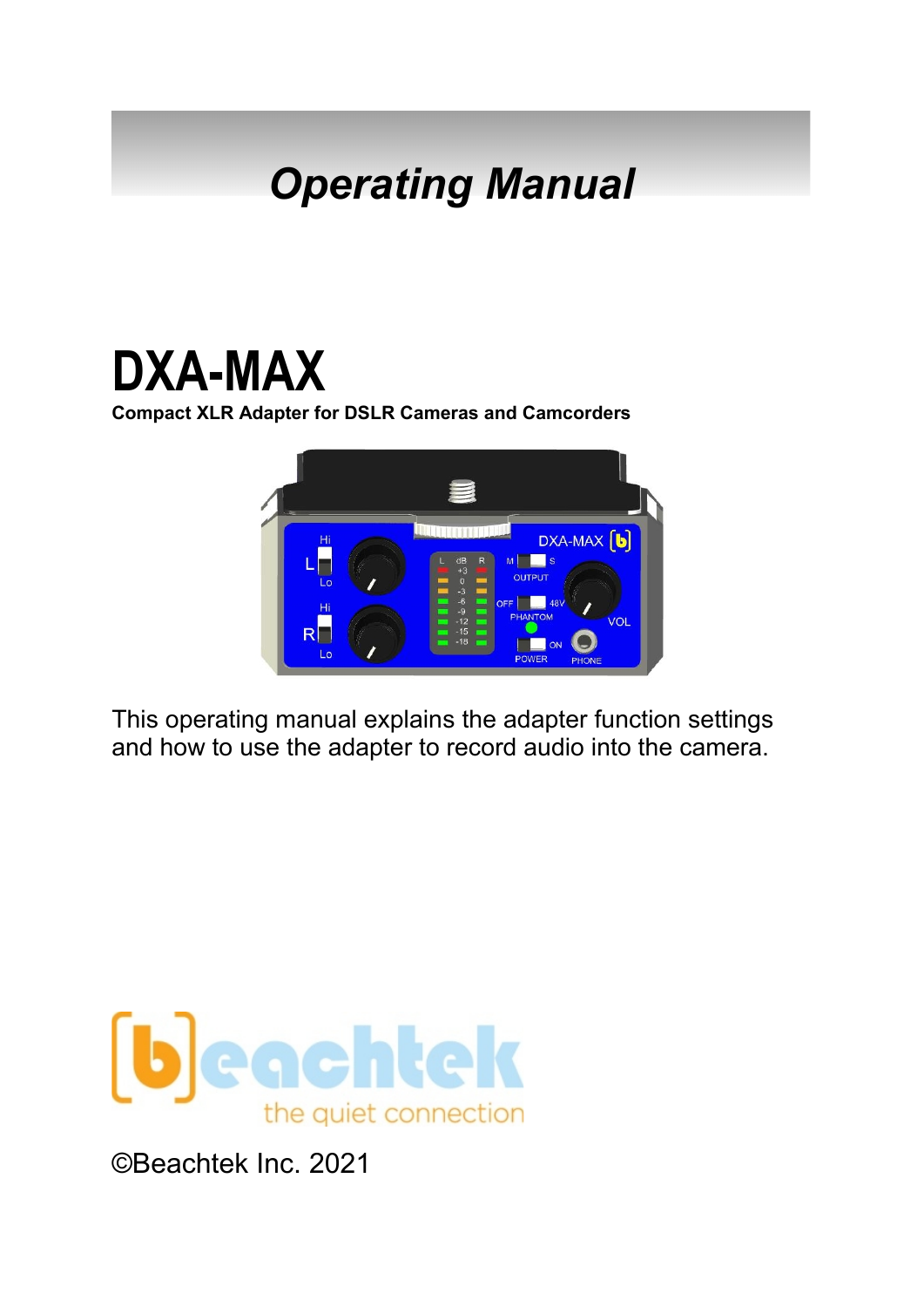### *Thank You for Purchasing a Beachtek Product*

Congratulations on purchasing the DXA-MAX from the makers of the world's most popular audio adapters for DSLR cameras and camcorders. This adapter is packed with features to enable you to record professional audio directly to your camera.

- Before using this high quality device, please read this guide thoroughly to obtain the highest performance.
- Please contact us if you have any problems or questions.

### *Description*

The Beachtek DXA-MAX allows you to capture pro audio from external microphones and other audio gear to any DSLR camera, mirrorless camera or camcorder that has a built-in mic jack. Its small size makes it ideal for today's compact cameras.

The DXA-MAX has a built-in rechargeable battery offering a 10-hour run time. It can also be externally powered via the Micro USB port.

The DXA-MAX uses exceptionally low noise, wide bandwidth preamplifiers for superb audio. This allows you to record high quality audio directly to the camera which will always be in sync with the video. Direct audio recording eliminates the need to have a separate audio recording device and syncing the audio in post editing.

The DXA-MAX is very easy to set up and use. It allows you to connect virtually any two microphones at the same time including camera mounted mics such as the popular Rode VideoMics, wireless systems, and professional hand held and condenser boom microphones.

The adapter mounts securely to the tripod attachment on bottom of the camera or to the hot shoe above the camera. Also included is a removeable cheese plate for added versatility.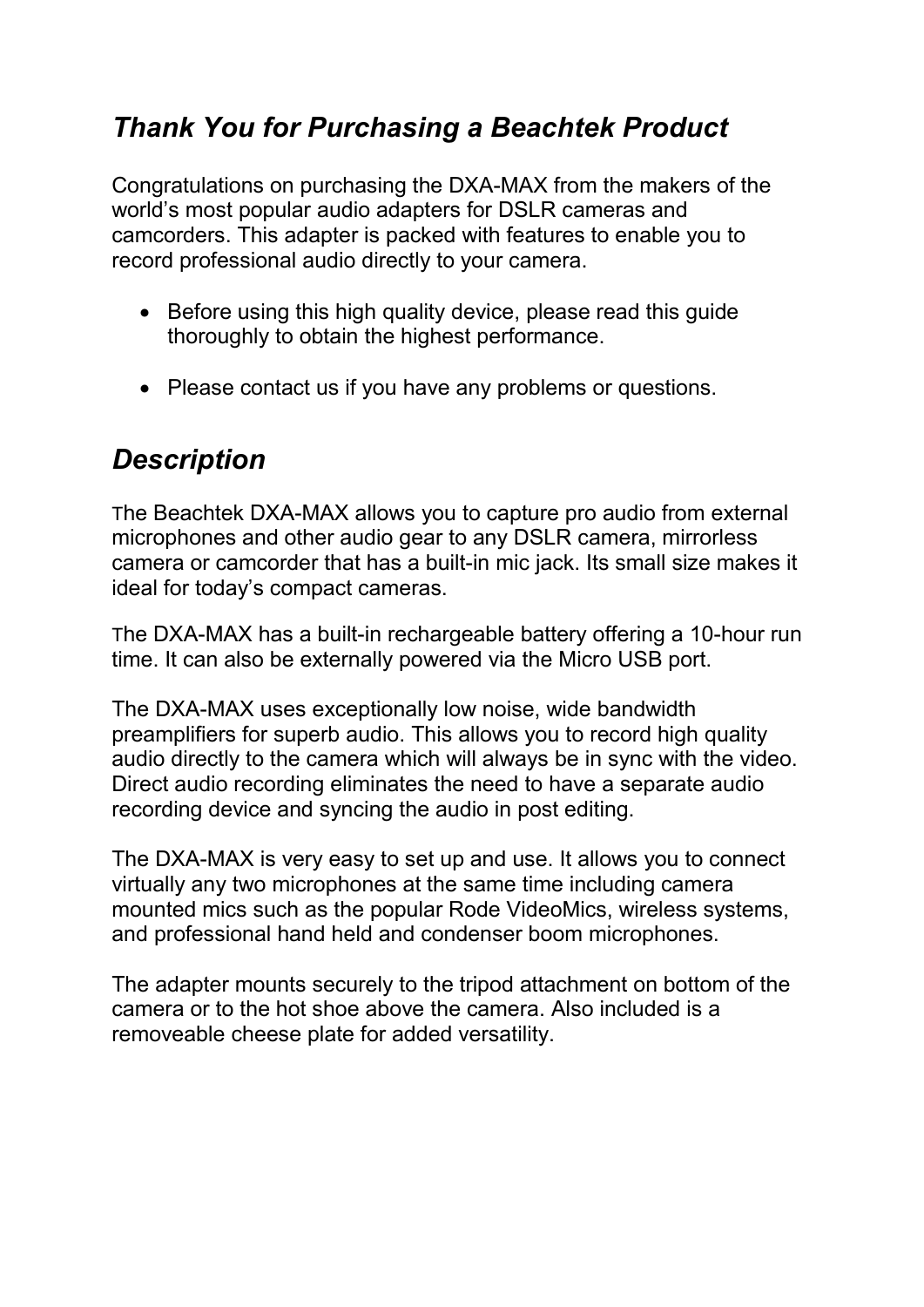### *Warnings*

Ensure that the VOLUME control is set low to avoid excessively loud audio from damaging your hearing.

Always do a test recording and play back the audio to ensure it is acceptable.

DO NOT activate phantom power for dynamic microphones, condenser microphones that do not operate on phantom power, wireless receivers, mixing boards or any unbalanced device as it may cause damage to both the adapter and connecting device.

Turn off power to adapter before plugging or unplugging any microphones or equipment to or from the adapter.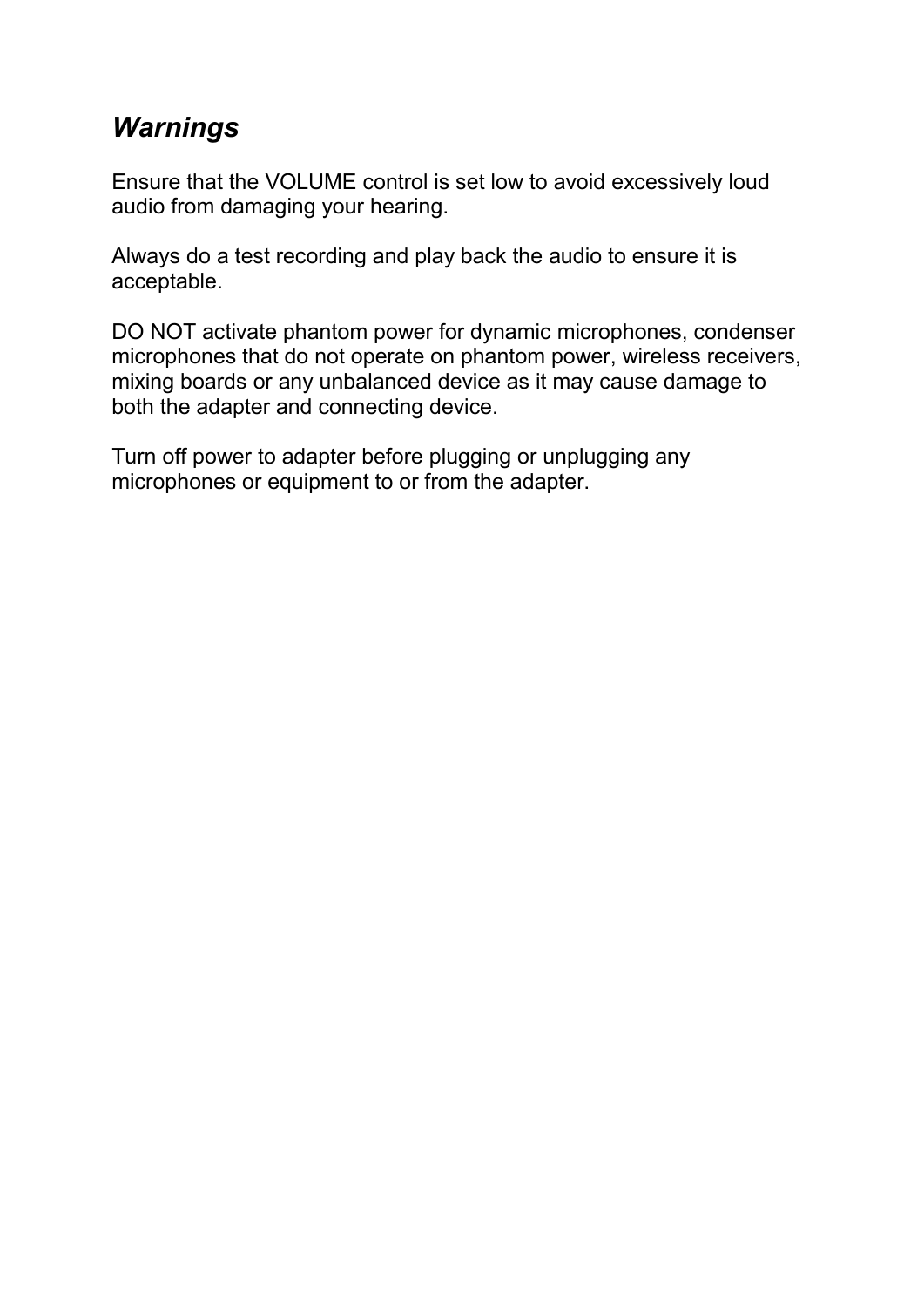### *Contents*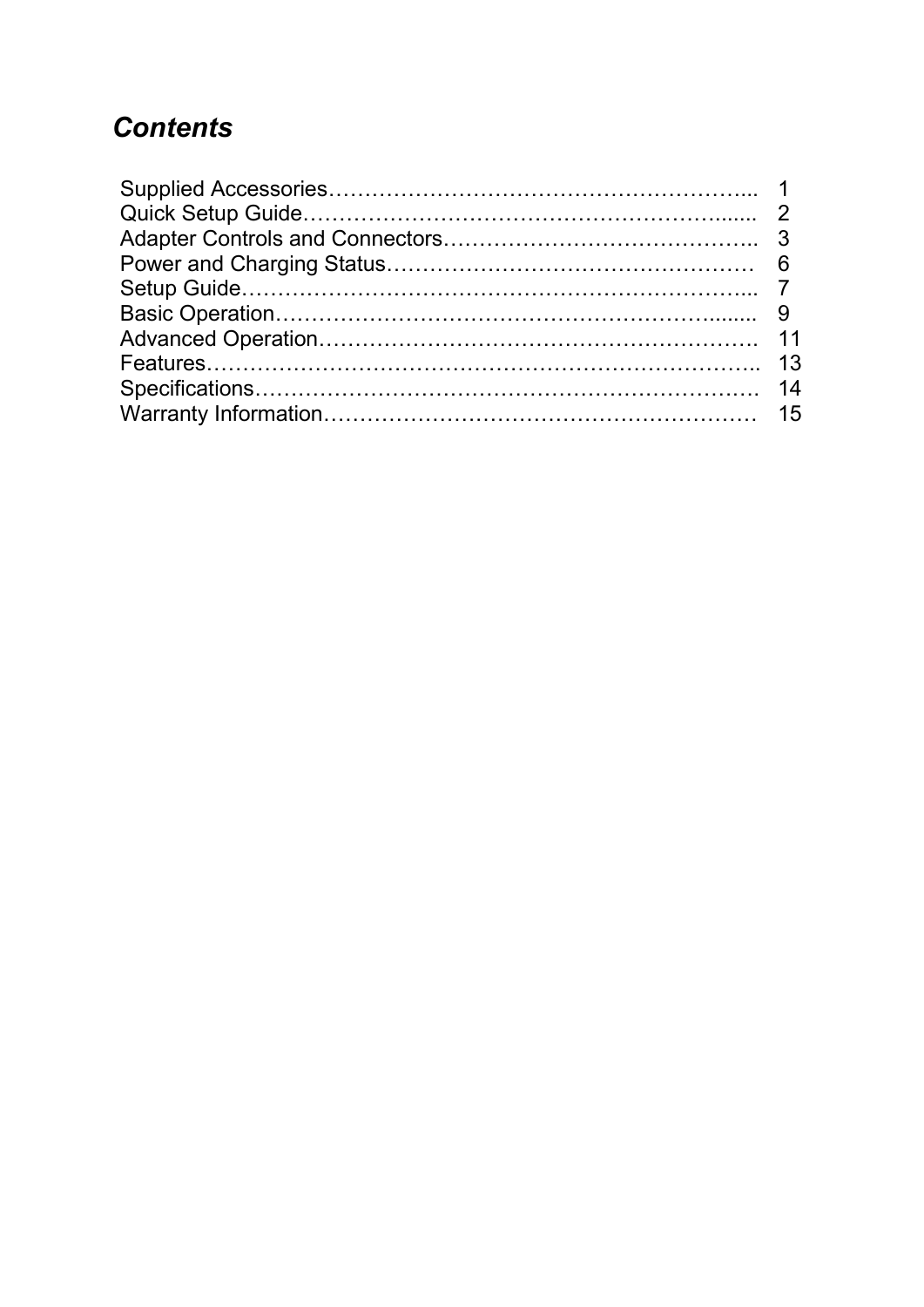### *Supplied Accessories*

- Removable cheese plate
- 3.5mm to 3.5mm SC35 cable
- Micro USB cable
- Brass mounting foot with knurled wheel and attachment bolt
- Allen key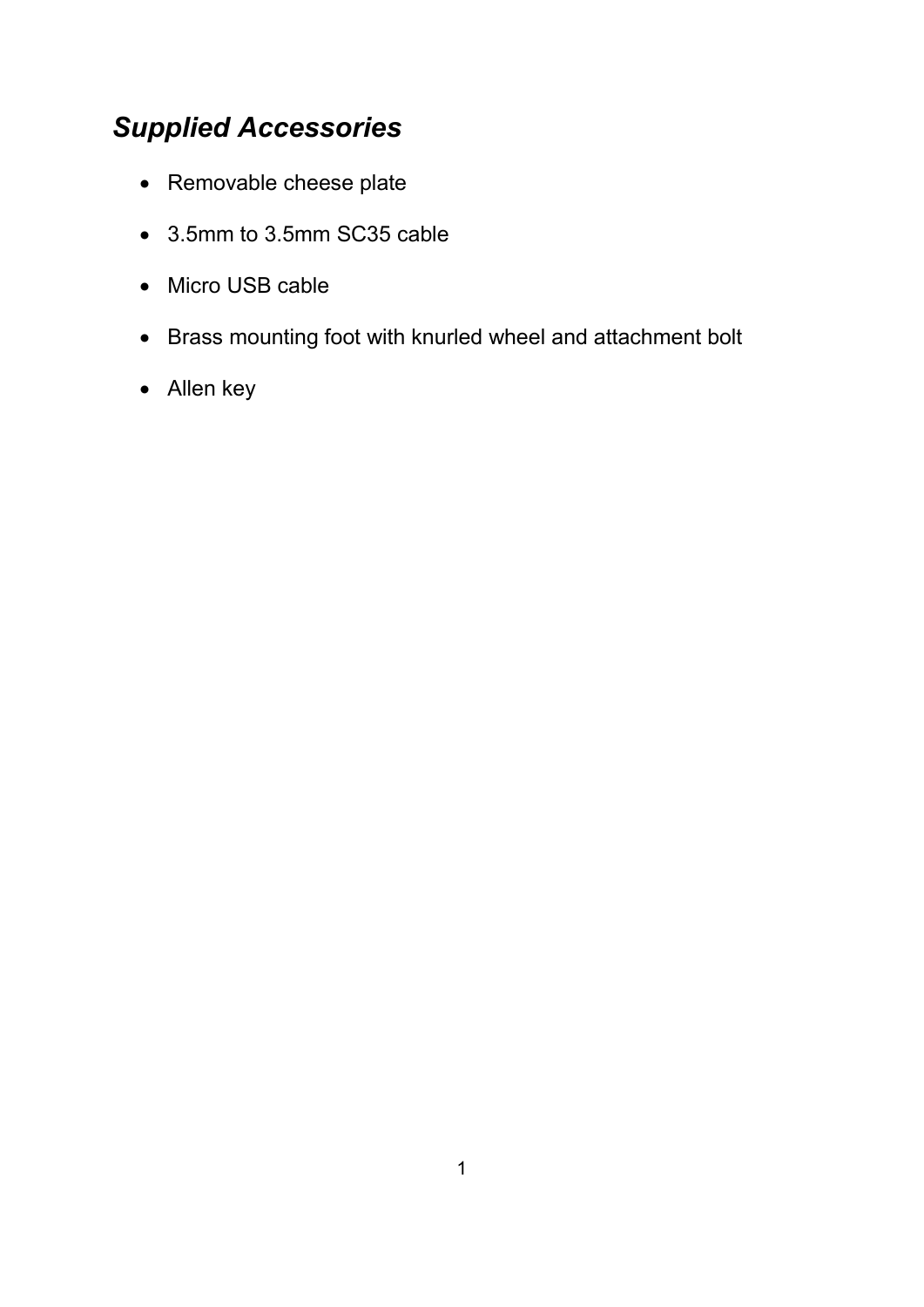### *Quick Setup Guide*

- 1) Ensure the POWER switch is set to OFF before you begin.
- 2) Fully charge the battery for 4 hours or use external power.
- 3) Mount the DXA-MAX adapter to the camera.
- 4) Connect the supplied SC35 cable from the OUT jack on the adapter to the MIC input jack on the camera.
- 5) Connect your microphones to the adapter inputs.
- 6) Set the GAIN switches to HI.
- 7) Set the PHANTOM switch as follows: a) OFF if phantom power is not required on the XLR input channel
	- b) ON if the mic on the XLR input channel requires 48 volt phantom power
- 8) Set the M/S switch to M for mono when using one channel or to S for stereo when using two channels.
- 9) Turn the adapter PWR switch on. The power LED should indicate green.
- 10) Adjust the LEFT and RIGHT level controls for each channel to get an average reading of between 0 and -12dB on the VU meter.
- 11) Plug your headphones into the PHONE jack on the adapter and adjust the VOLUME control to a comfortable level. Ensure that you hear audio on both channels from the connected microphones.
- 12) See **Advanced Operation** on how to setup the camera gain.
- 13) Do a test recording and playback on the camera to ensure that the captured audio is satisfactory.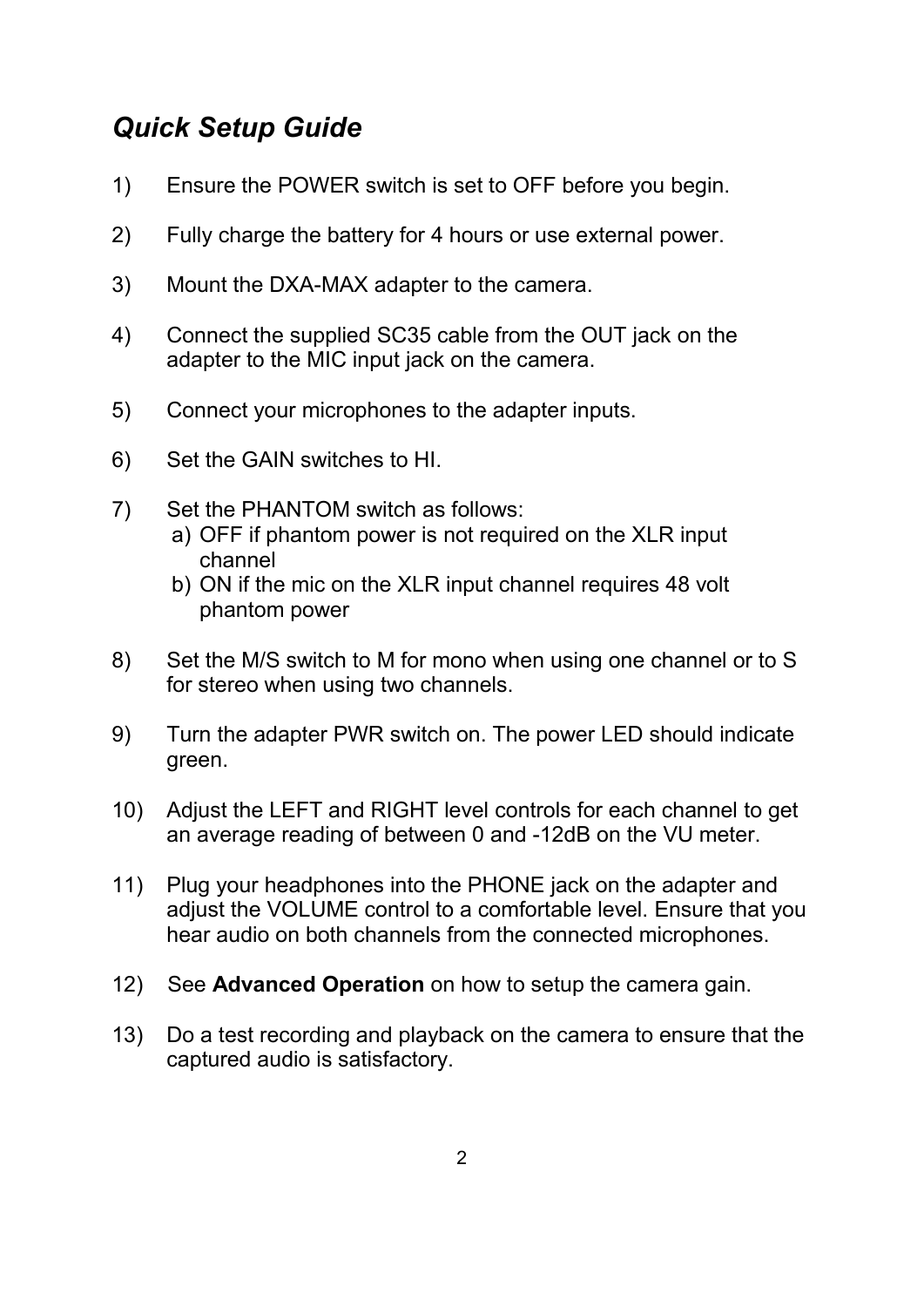### *Adapter Connectors and Controls*

#### **Front Panel**



### **POWER Switch** 1

Main power switch for adapter



#### **POWER LED**

Green indicates power on and good battery condition 1 Yellow indicates low battery level Red indicates critical low battery level



#### **PHONE**

Headphone jack to monitor the audio from microphones or camera



#### **Vol Control**

Adjusts the headphone volume level



#### **OUTPUT Switch**

Selects mono or stereo output mode



#### **PHANTOM Switch**

Activates 48 volt phantom power for condenser microphones that require phantom power to operate



#### **LEFT and RIGHT Controls**

Individual adjustment controls to adjust output levels on each channel



#### **VU Meter**

Shows audio levels for each channel



#### **Gain Switch**

Selects LO for +15dB or HI for +30dB gain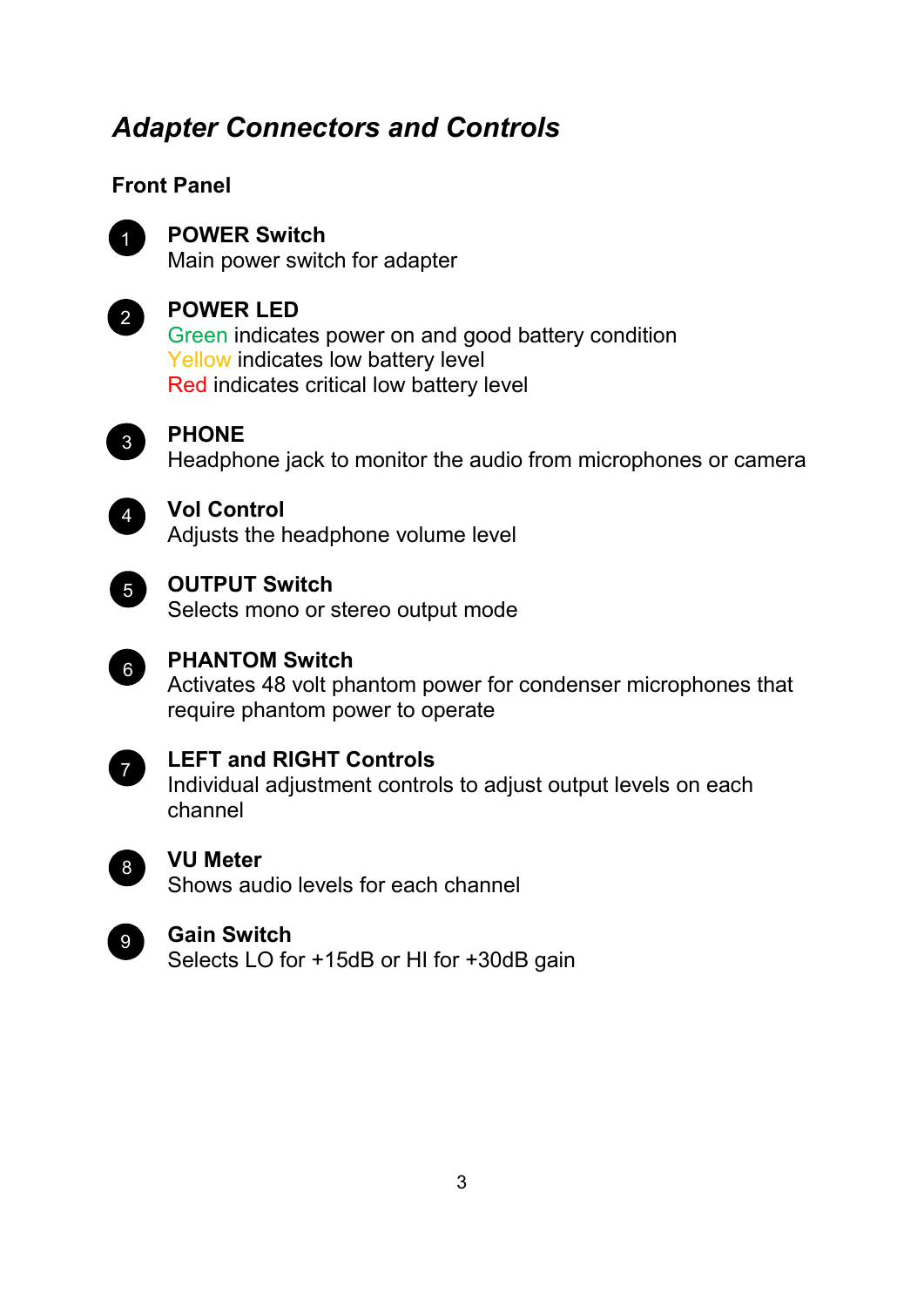### *Front Control Panel*



### **Rear Panel**



### **MICRO USB Port**

Charging and External power port

### *Rear Panel*

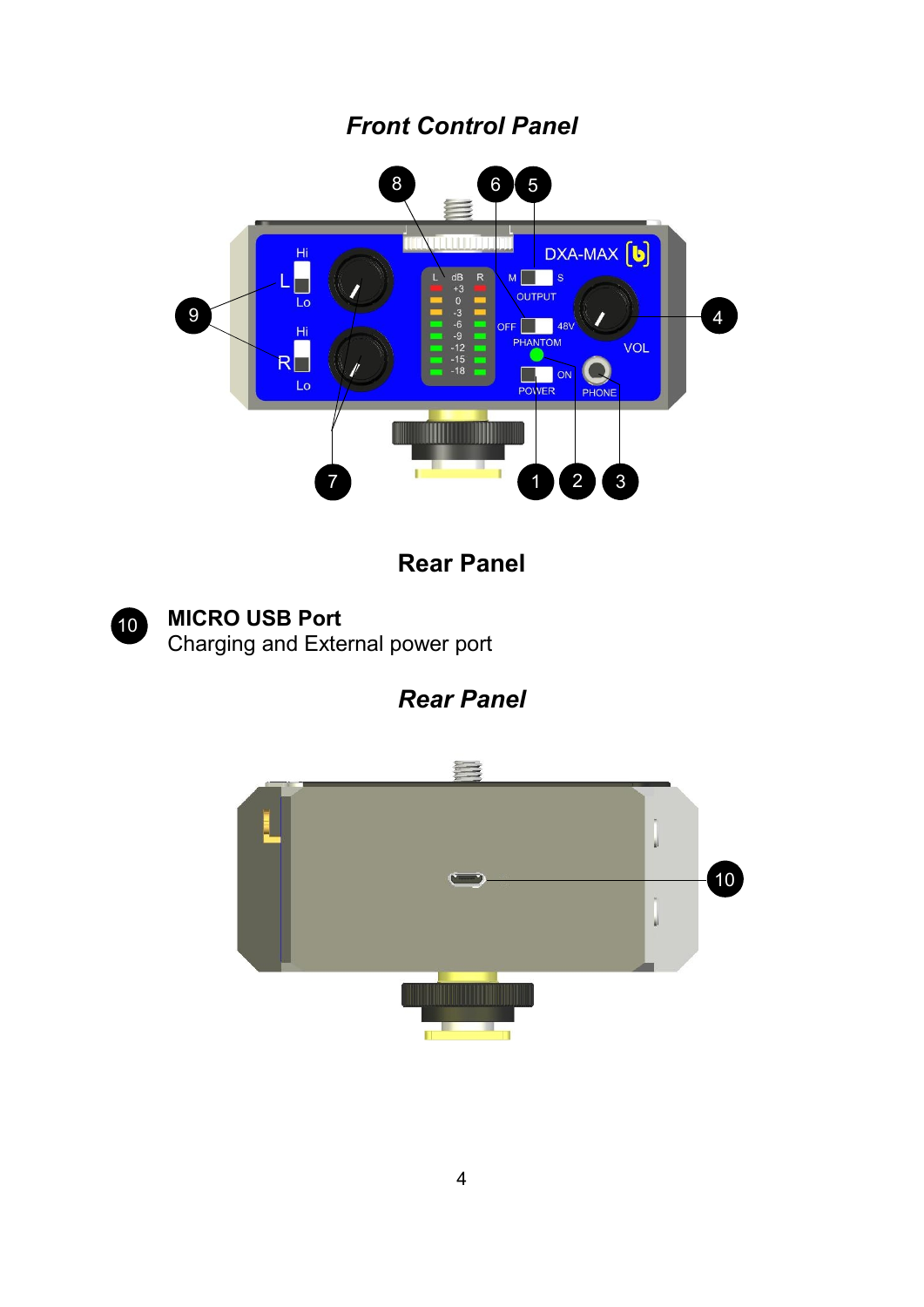#### **Side XLR Panel**



#### **XLR Input**

Balanced XLR input to attach professional microphones or wireless systems. This sends the signal to the Right channel

#### **Side Mini-Jack Panel**



#### **OUT**

**L**

**R**

Stereo output jack for connection to the camera



Left unbalanced 3.5mm mic input. Provides 3.5 volt plug-in power



Right unbalanced 3.5mm mic input. Provides 3.5 volt plug-in power



#### **S**

Stereo unbalanced 3.5mm mic input. Provides 3.5 volt plug-in power

*Side XLR Panel*



*Side Mini-Jack Panel*

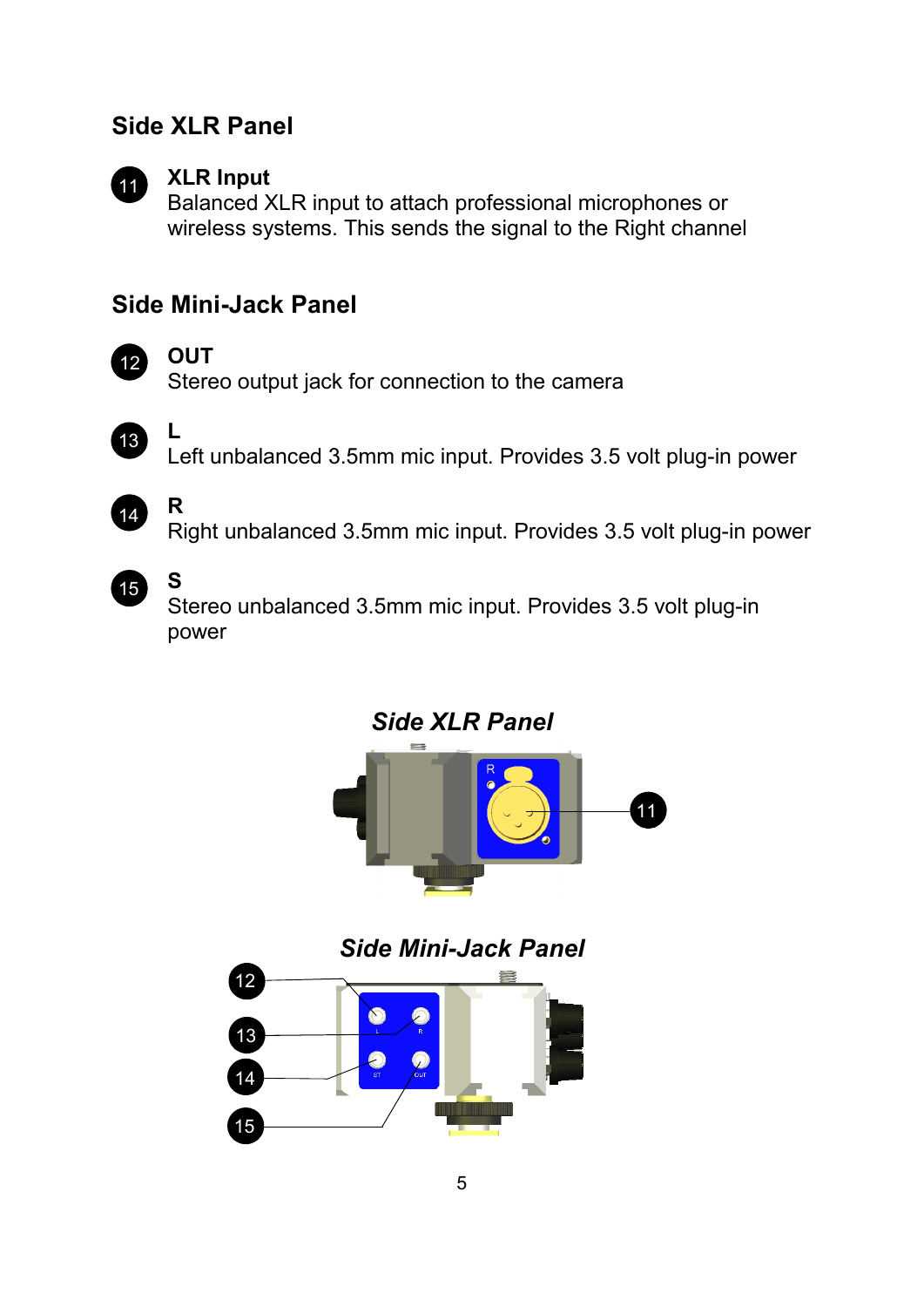### *Power and Charging Status*

#### **Charging**

Use the supplied Micro USB Cable connected to a USB power source to charge the LiPo battery in the adapter.

The Adapter should be fully charged before use to ensure maximum run times.

#### **The Power LED indicates power status as follows:**

**Charging: Flashing RED Charged: Solid GREEN**

#### **External Power**

The MICRO USB Cable can also be used to power the adapter from an external USB battery pack. It should not be powered by a USB AC adapter as that will introduce noise into the audio.

#### **Power Status**

The Power LED indicates the number of hours of battery life after being fully charged (no phantom).

| <b>Fully Charged</b>     |                          | <b>Depleted</b>         |
|--------------------------|--------------------------|-------------------------|
| Green<br>$~\sim$ 7 hours | Yellow<br>$\sim$ 2 hours | <b>Red</b><br>$~1$ hour |
| Good                     | Low                      | Critical                |

#### **Notes**

The rechargeable battery has a limited service life and should only be replaced by the manufacturer. To prolong battery life, avoid deep discharges and recharge when the Power LED turns yellow.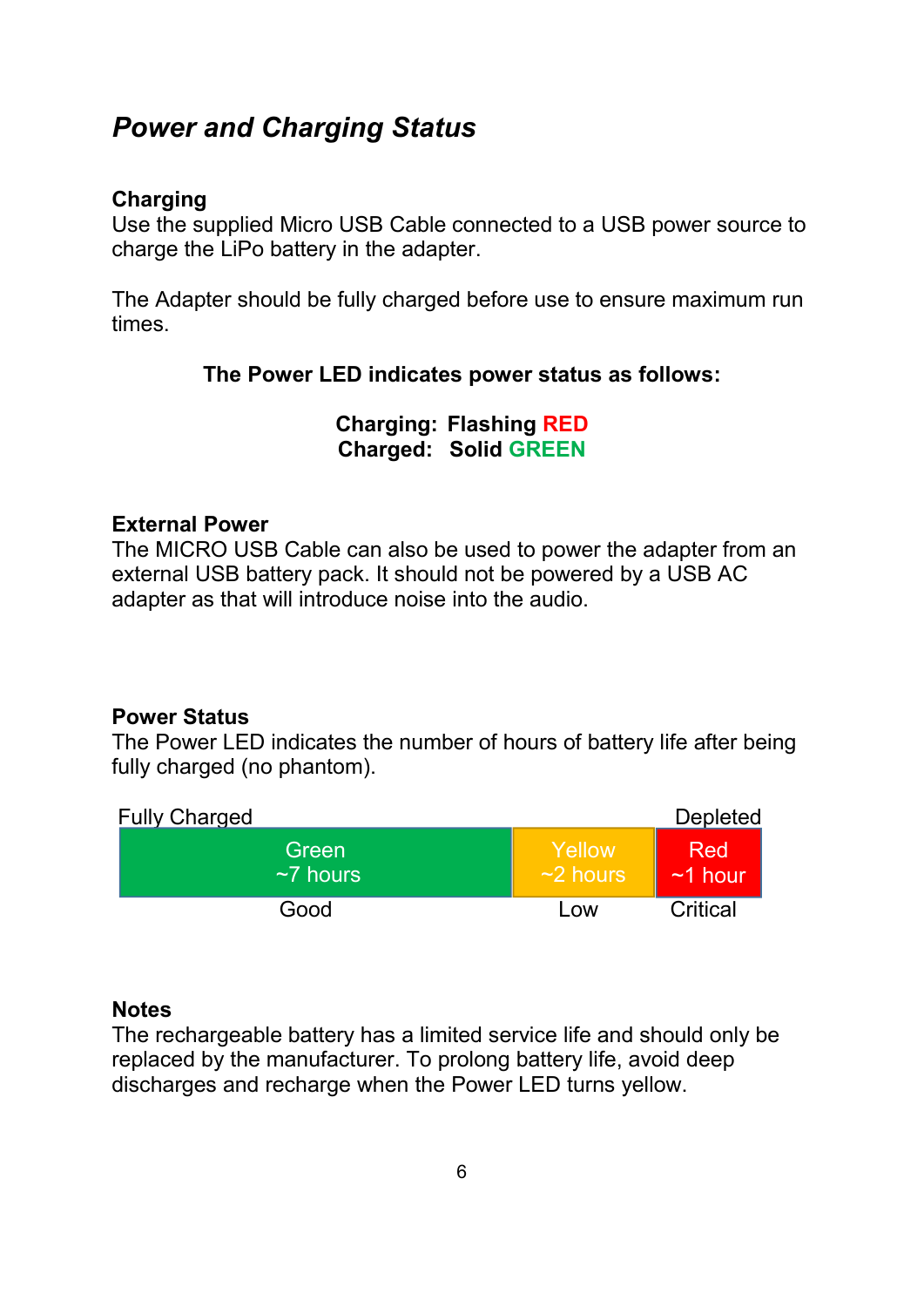### *Setup Guide*

#### **Mounting and Connecting the Adapter to the Camera**

- 1) Ensure that the camera and adapter are both switched off.
- 2) To mount the adapter under the camera, line up the mounting bolt on top of the adapter to the tripod hole on the underside of the camera. Turn the adapter mounting knob on the front panel to the right to screw the adapter securely under the camera. Remove the brass mounting foot to attach the adapter to a tripod.
- 3) To mount the adapter over the camera, attach the brass mounting foot to the adapter with the supplied Allen key, then slide on to the hot shoe of the camera.
- 4) Connect one end of the supplied SC35 output cable to the OUT of the adapter and the other end to the MIC on the camera.

#### **Cheese Plate**

When mounting the adapter on top of the camera, you can use the optional Cheese Plate to easily mount accessories on top of the adapter. It includes a number of threaded holes and an elongated mounting slot to fasten devices with shoe attachments.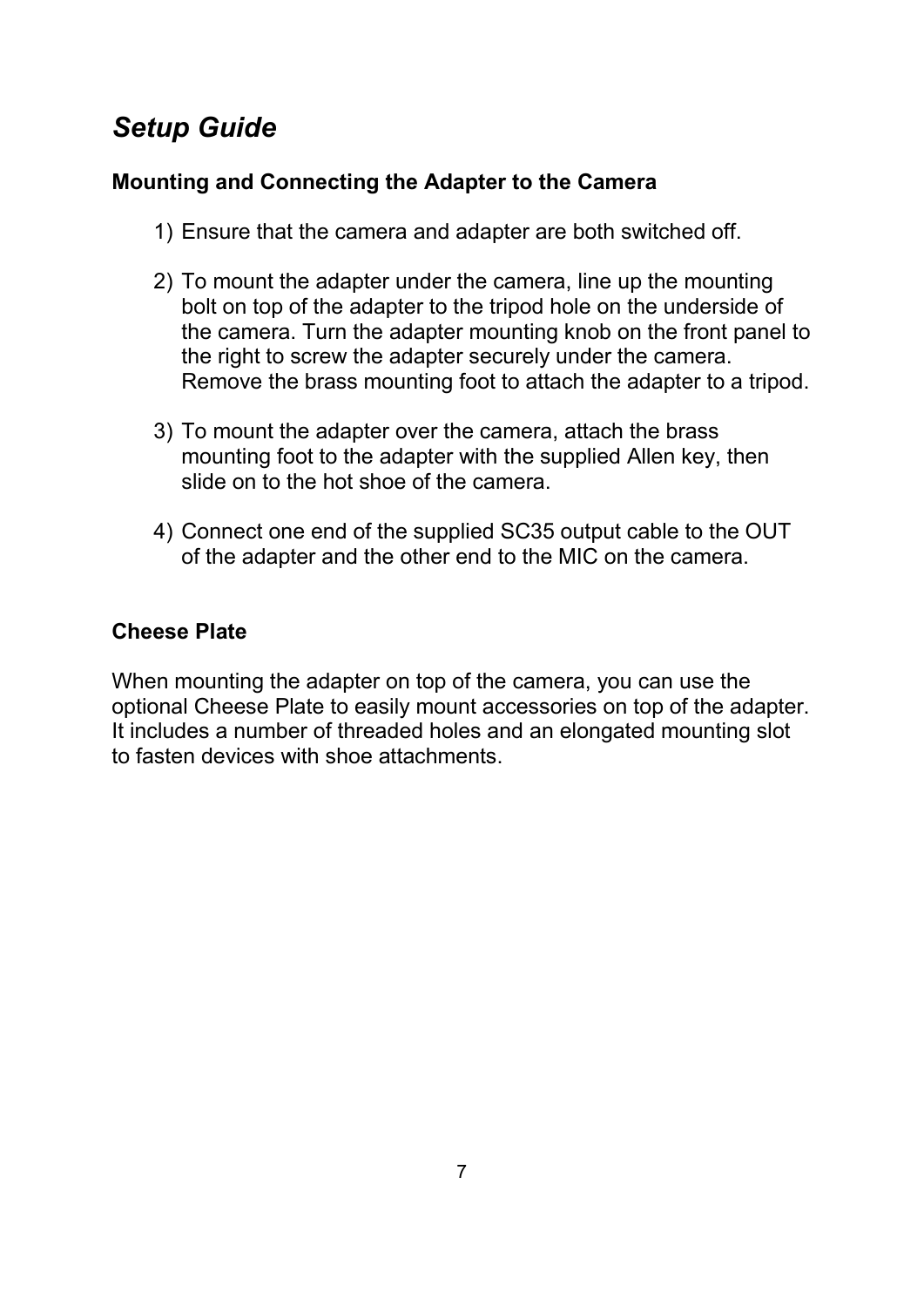#### **Initial Setup**

- 1) Connect your microphones or other audio gear to the adapter.
- 2) Set the PHANTOM switch to OFF if phantom power is not needed. Set to 48V only for condenser microphones that require phantom power to operate.
- 3) Set the GAIN switch to HI. This is the normal setting for most microphones. If you are using very sensitive condenser type microphones, or recording very loud sounds, you may have to set the GAIN switch to LO to prevent distortion.
- 4) Set the M/S switch to M for mono when using one microphone. When using two microphones, you should normally set the switch to S for stereo to keep each channel separated.
- 5) Set the LEFT and RIGHT level controls fully counter-clockwise.
- 6) If your camera has a phone jack, you should plug your headphones into this to monitor the audio out of the camera. This is known as monitoring confidence sound. If your camera does not have this feature, plug your headphones into the PHONE jack on the adapter to monitor the audio going into the camera. Ensure that the VOLUME control is set low to avoid excessively loud audio from damaging your hearing.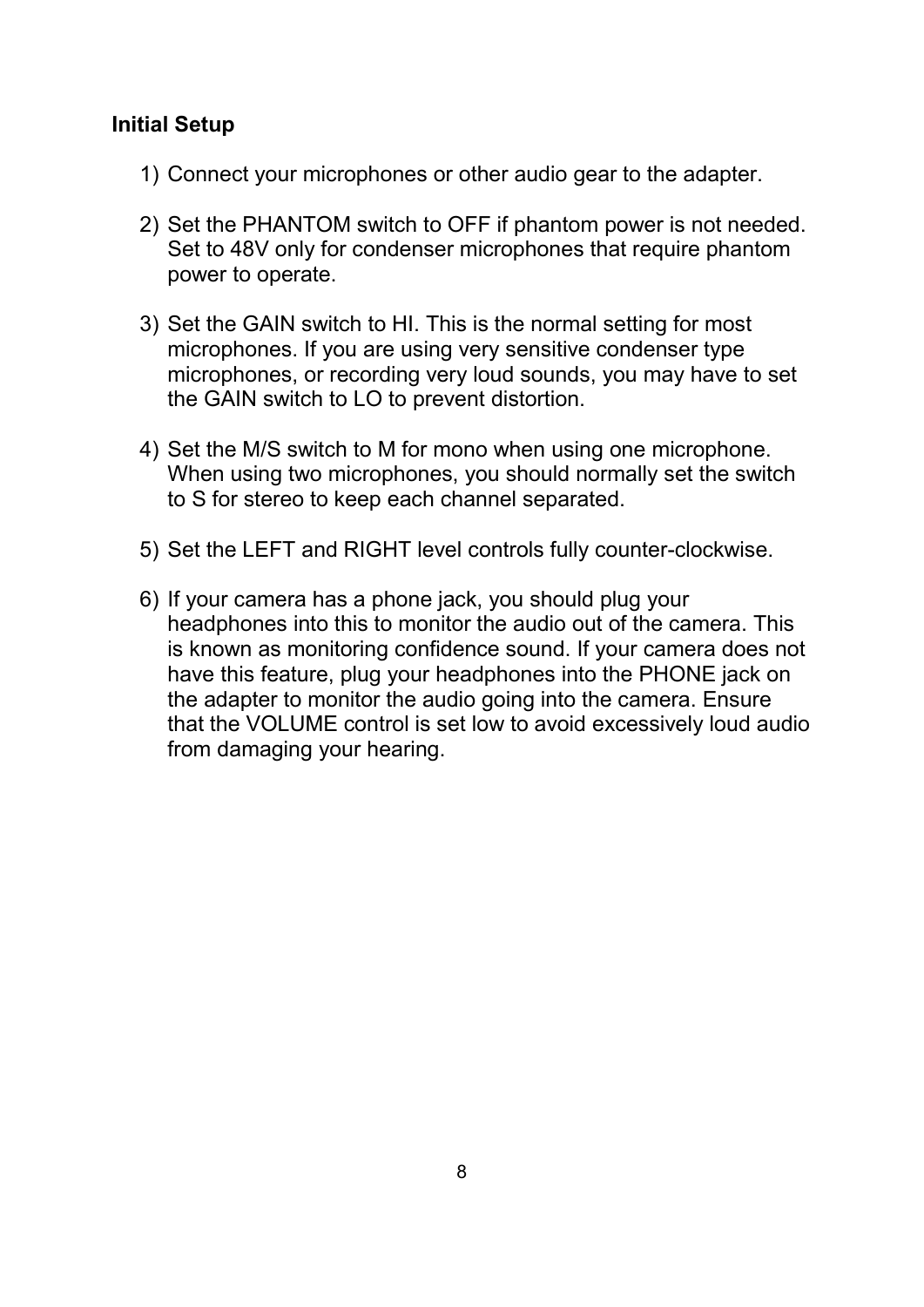### *Basic Operation*

After following the above Initial Setup, you should be ready to start recording. The following setup is for cameras that only have Auto Gain Control (AGC) with no manual settings.

- 1) Turn the adapter POWER switch ON. The POWER LED should light green indicating good battery voltage.
- 2) Adjust the LEFT and RIGHT level controls to show an average reading of -12 dB on the VU Meter while capturing audio. This is the "sweet spot" which will provide a good signal level to the camera and still offer plenty of headroom for any higher transient signals.

See "How to Setup Audio Bracketing" under **Advanced Operations** for a handy pro tip when using a single mic.

- 3) Adjust the VOLUME control for the headphones to a comfortable listening level.
- 4) Turn on the camera and do a test recording and then play back the audio from the camera to determine if the captured audio is acceptable.
- 5) The Auto Gain Control (AGC) in the camera will vary the amount of gain depending upon the input signal level. During quiet moments, the AGC will increase the gain, which will also increase the amount of hiss from the camera preamplifiers.

See "Using Cameras that have Manual Audio Controls" under **Advanced Operations** to reduce this problem.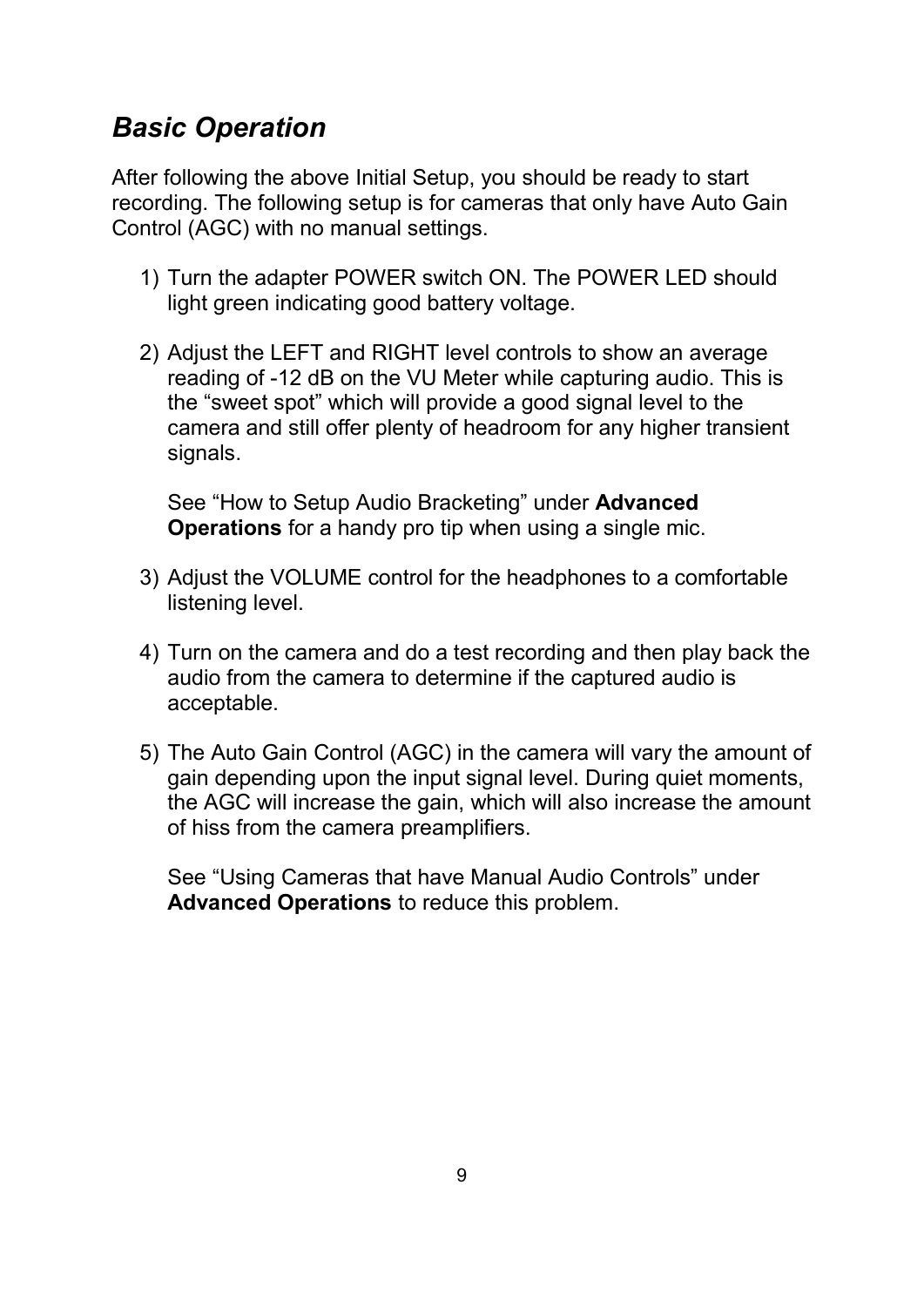#### **Notes on Getting the Best Audio Performance**

The most common problem in recording professional audio on today's DSLR cameras is the hiss generated by the camera preamplifiers. You will never completely eliminate all hiss, which is normal, but you can reduce it so that it is no longer a problem.

The most important thing to remember when recording audio is to set the audio levels correctly as explained in this manual.

Setting the levels too low will give you a poor signal-to-noise ratio and lead to poor results. Also, setting the levels too high will cause clipping and distortion. Having the proper levels will ensure that good clean audio signals are being sent to the camera for the highest quality audio.

You should use a quality professional microphone, and proper mic placement and techniques for optimum results.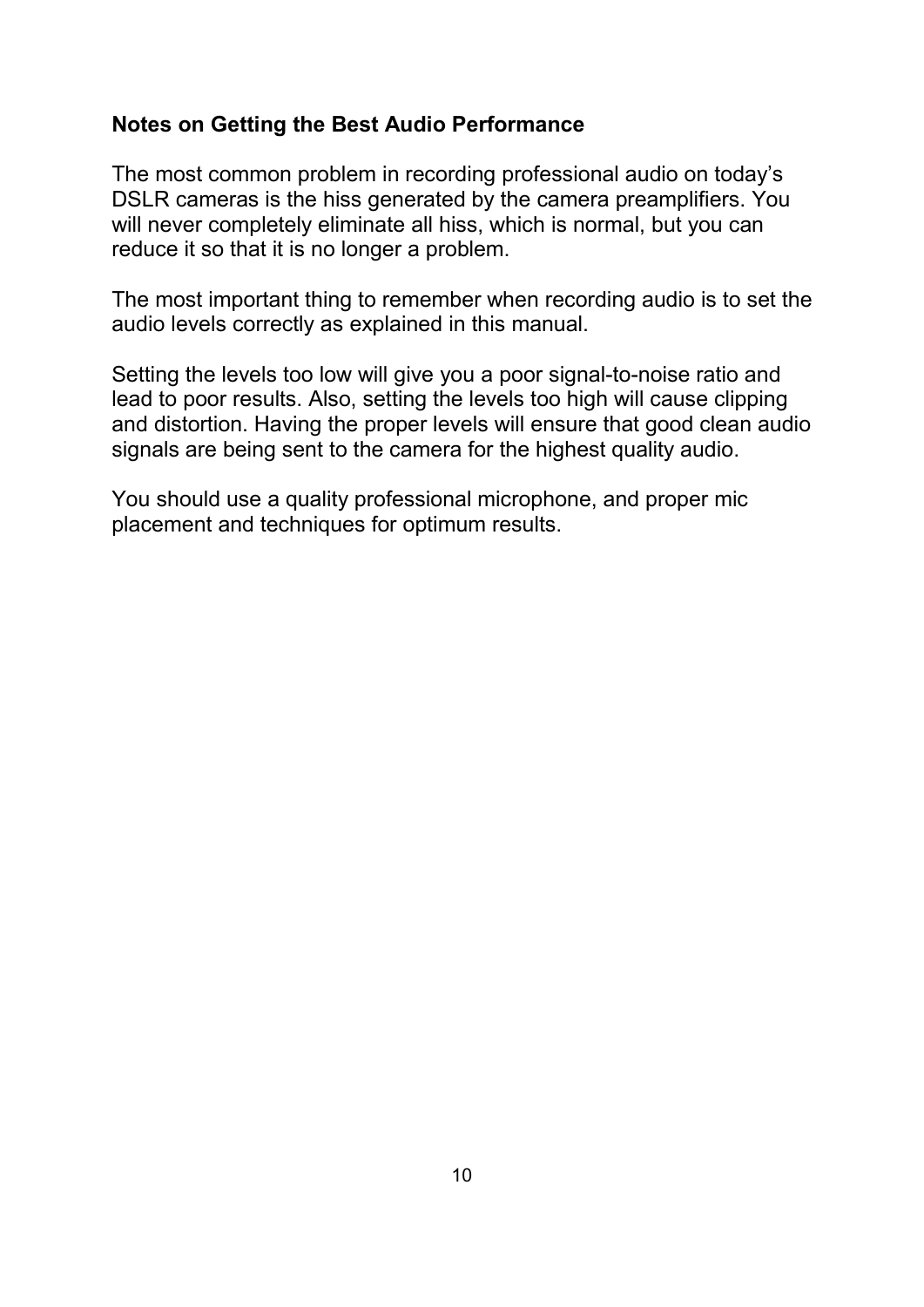### *Advanced Operation*

#### **Using Cameras that have Manual Audio Controls**

If your camera allows you to disable the AGC feature we recommend that you do so to get the best performance. Set the camera to manual mode and the camera gain to the lowest setting. This is the normal mode for most cameras.

For a more accurate setting, adjust the camera gain so that 0 dB (or a max level indicator) on the camera's VU Meter correspond to 0 dB on the DXA-MAX. This way both meters will be aligned.

This setup will keep the gain in the camera low for the best performance.

Use the VU meter to adjust the average level at about -12 dB while recording. Be careful to avoid any peaks in the audio from going over the 0 dB mark which may cause clipping and distortion.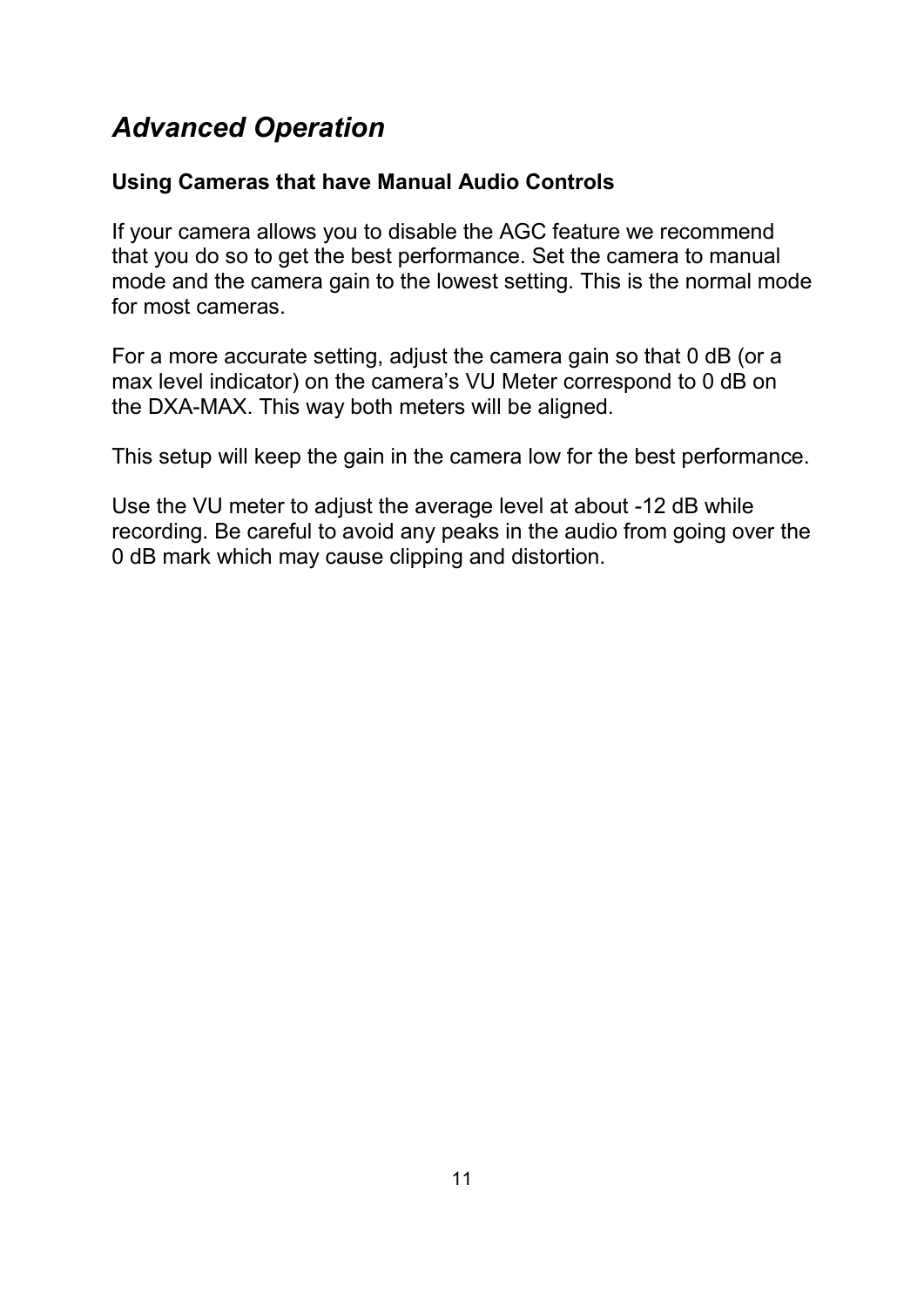#### **How to Setup Audio Bracketing**

Audio Bracketing is a simply a technique of setting a secondary channel at a lower level to use as a backup in case the primary channel gets blown out from an overly hot signal. This can be used anytime a single mono mic is being used with the adapter. It is very easy to do:

- 1) Plug the mic into any input which will be the primary channel.
- 2) Set the OUTPUT switch to M for MONO.
- 3) Adjust the primary channel level as usual.
- 4) Adjust the other secondary channel at a somewhat lower level between 10 and 20dB.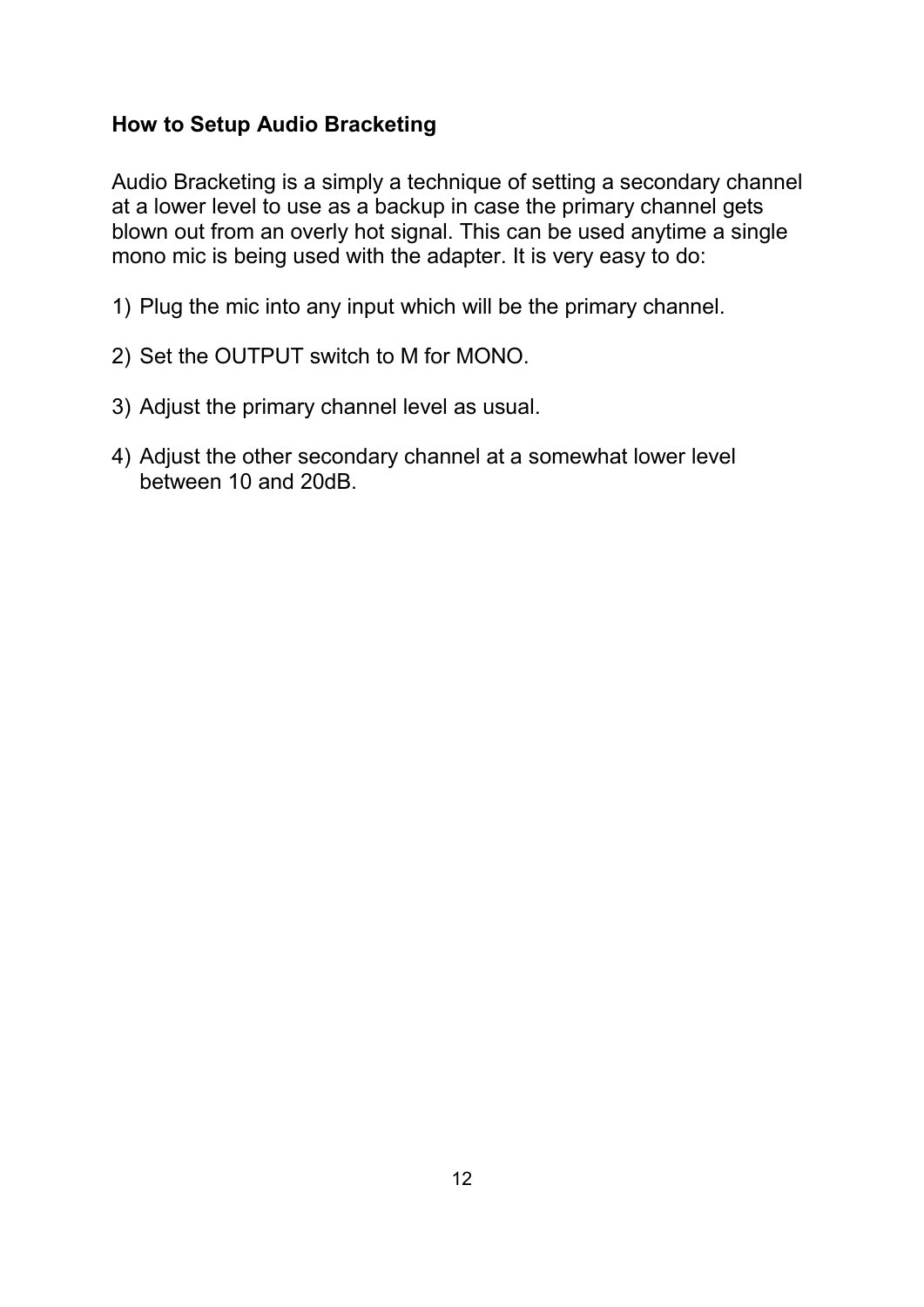### *Features*

Inputs

- One balanced XLR connector
- Two unbalanced 3.5mm jacks with plug-in power
- One stereo unbalanced 3.5mm jack with plug-in power

#### **Output**

Unbalanced stereo mini-jack for connection to the camera

Headphone Monitor

- Built-in headphone amplifier with volume control
- 3.5mm phone jack

Phantom Power

• Switchable 48V phantom power for the XLR input

VU Meter

• Shows audio levels from -18 dB to +3 dB

Gain Switch

Two gain settings to match any microphone

Level Controls

• Adjusts output level on each channel

Low Noise Preamplifiers

- Exceptionally low-noise circuitry for superb audio
- Wide-bandwidth for full rich sound

#### Power

- Built-in rechargeable LiPo battery
- Battery status indicator
- Micro USB jack for charging / external power option

#### Case

- Sturdy extruded aluminum enclosure
- Two built-in mounting shoes
- Removable cheese plate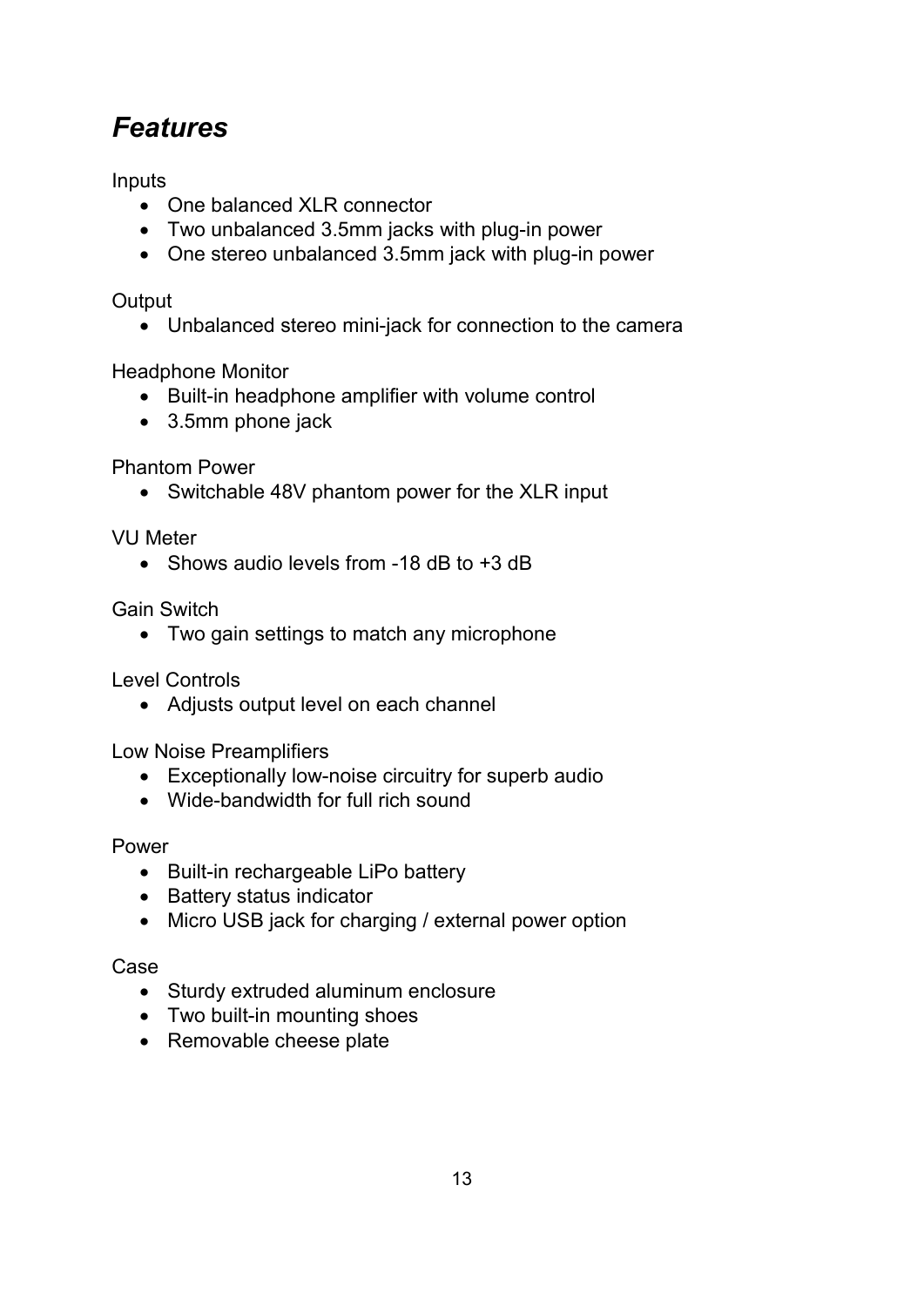### *Specifications*

| Maximum Input Levels      | LO gain -14dBu<br>HI gain -29dBu                                                                             |
|---------------------------|--------------------------------------------------------------------------------------------------------------|
| <b>Frequency Response</b> | 20Hz to 20kHz (+/- 0.5dB)                                                                                    |
| THD+N                     | Less than $0.03\%$ @ 1kHz, -30dBu input                                                                      |
| <b>S/N Ratio</b>          | 85dB @ 1Khz, -30dBu input                                                                                    |
| Gain                      | LO<br>$+15dB$<br>HI -<br>$+30dB$                                                                             |
| <b>Phantom Power</b>      | Regulated 48 volt power<br>Current to 14mA (direct short)                                                    |
| <b>Plug-in Power</b>      | 3.5 volts on all mini-jack mic inputs                                                                        |
| <b>Battery Type</b>       | Built-in 3.7V 2400mAH LiPo                                                                                   |
| <b>Battery Duration</b>   | 10 hours typical (no phantom)                                                                                |
| Charge Time               | 4 hours                                                                                                      |
| <b>Dimensions</b>         | $3.5" \times 4" \times 2"$ (L x W x H)<br>$(89 \, \text{mm} \times 102 \, \text{mm} \times 51 \, \text{mm})$ |
| Weight                    | 14 oz. (0.4 kg)                                                                                              |

## $C \in$

This device complies with the FCC Rules, Part 15, Class B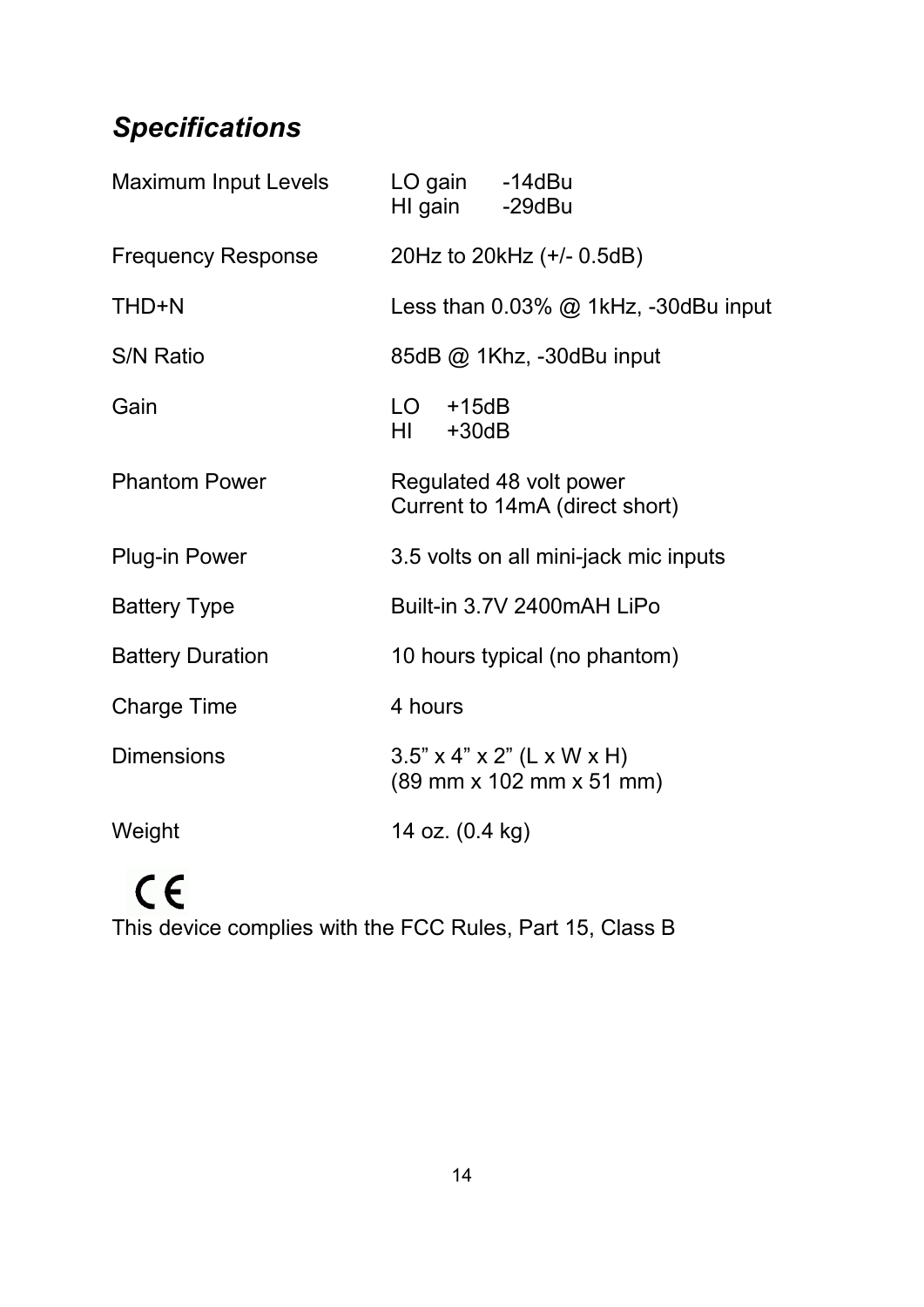### *Warranty Information*

#### **Limited Two Year Warranty**

This warranty covers any defects or malfunction in your new Beachtek adapter for two years from date of purchase.

BeachTek will replace or repair any defective or malfunctioning adapter, within the warranty period, at no charge. The warranty does not cover damage resulting from accident, alteration, misuse or abuse. The device must be sent to our service center at your expense.

Should you require service please contact us first before returning the unit to us. Return instructions can be found on our website at www.beachtek.com on the Support page.

Upon receiving the returned adapter it will be inspected and replaced or repaired if found defective. The unit will be shipped back to you within five business days at our expense.